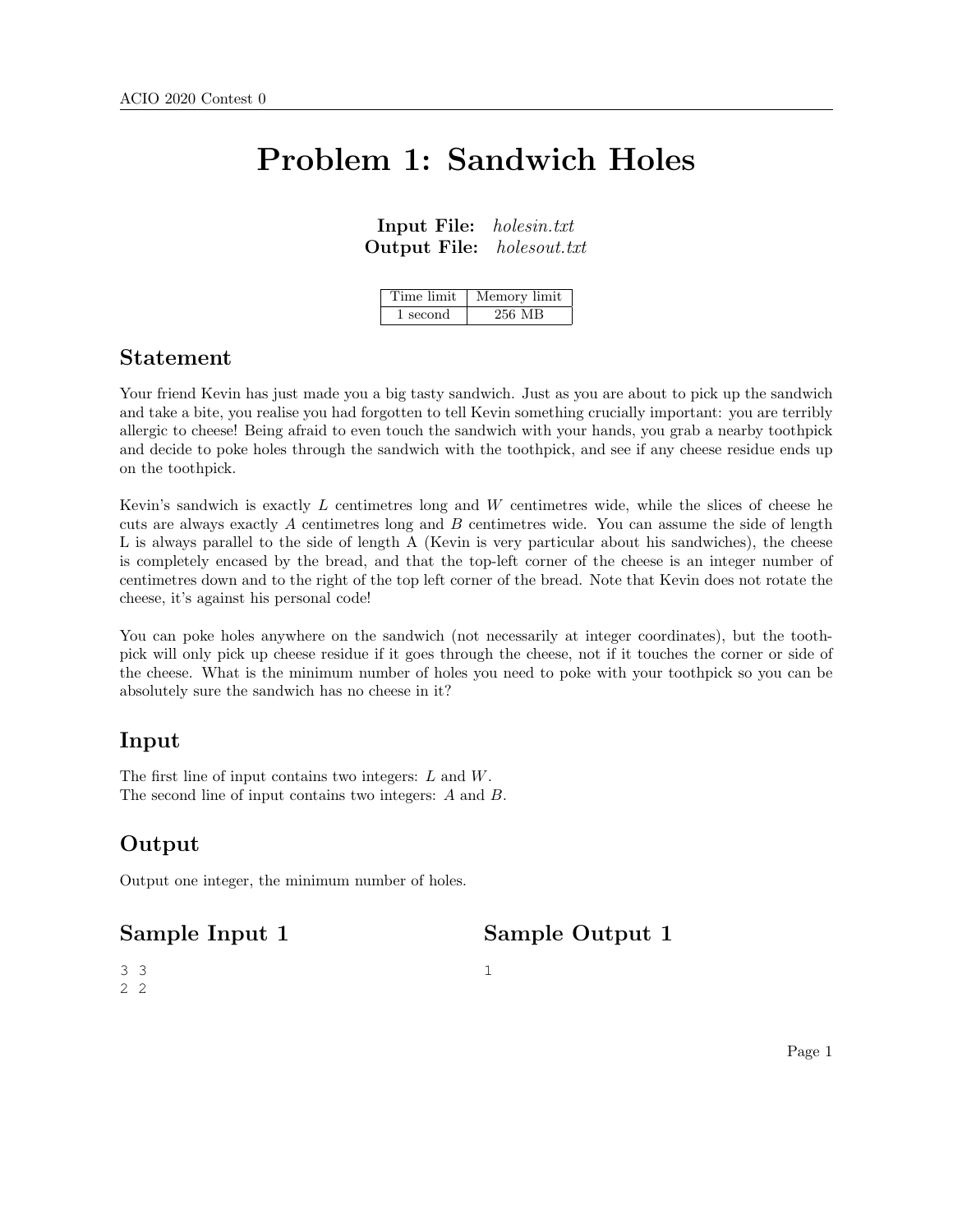| Sample Input 2            | Sample Output 2 |
|---------------------------|-----------------|
| $2\quad 2$<br>$1 \quad 1$ | 4               |
| Sample Input 3            | Sample Output 3 |
| 10 4<br>32                | 6               |
| Explanation               |                 |

# × × X X Sample Input 1



- For sample input 1, you can poke a single toothpick hole in the middle 1cm by 1cm square of the sandwich, since any 2cm by 2cm cheese slice must cover that square.
- For sample input 2, you have to poke a hole for every single 1cm by 1cm square of the sandwich, since the cheese slice could be in any one of those squares.
- Sample input 3 can be solved with 6 holes.